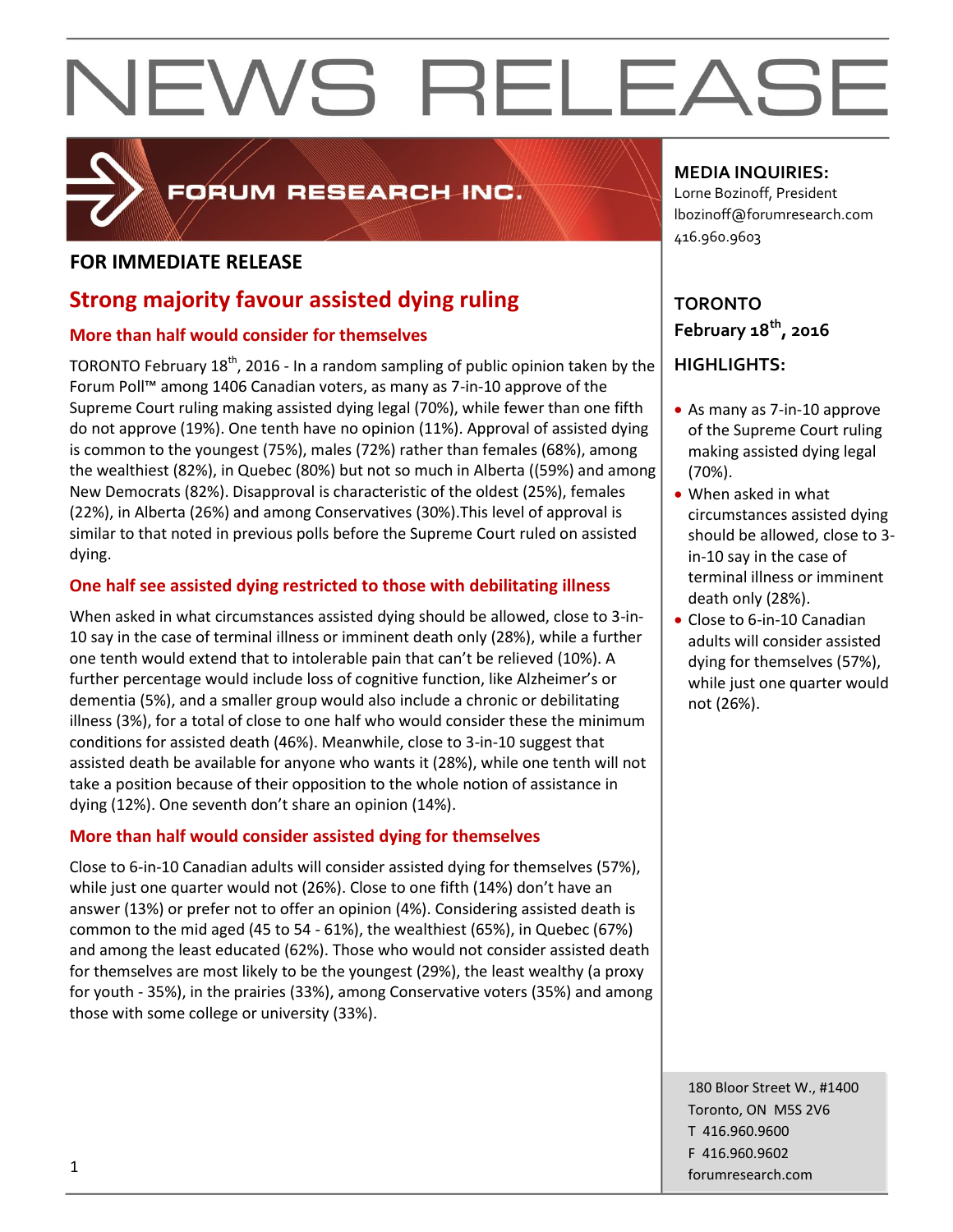

#### FORUM RESEARCH INC.

"This is one of the rare issues we poll that doesn't necessarily split along regional or ideological lines. While those in the west and Conservatives are slightly less likely to favour the idea of assisted dying, the larger differences split along age lines. Assisted dying is almost universally popular, and has been since we started polling the issue several years ago," said Forum Research President, Dr. Lorne Bozinoff.

Lorne Bozinoff, Ph.D. is the president and founder of Forum Research. He can be reached at [lbozinoff@forumresearch.com](mailto:lbozinoff@forumresearch.com) or at (416) 960-9603.

#### **MEDIA INQUIRIES:**

Lorne Bozinoff, President lbozinoff@forumresearch.com 416.960.9603

#### **TORONTO February 18th, 2016**

#### **HIGHLIGHTS:**

• "This is one of the rare issues we poll that doesn't necessarily split along regional or ideological lines. While those in the west and Conservatives are slightly less likely to favour the idea of assisted dying, the larger differences split along age lines. Assisted dying is almost universally popular, and has been since we started polling the issue several years ago," said Forum Research President, Dr. Lorne Bozinoff.

180 Bloor Street W., #1400 Toronto, ON M5S 2V6 T 416.960.9600 F 416.960.9602 example to the contract of the contract of the contract of the contract of the contract of the contract of the contract of the contract of the contract of the contract of the contract of the contract of the contract of the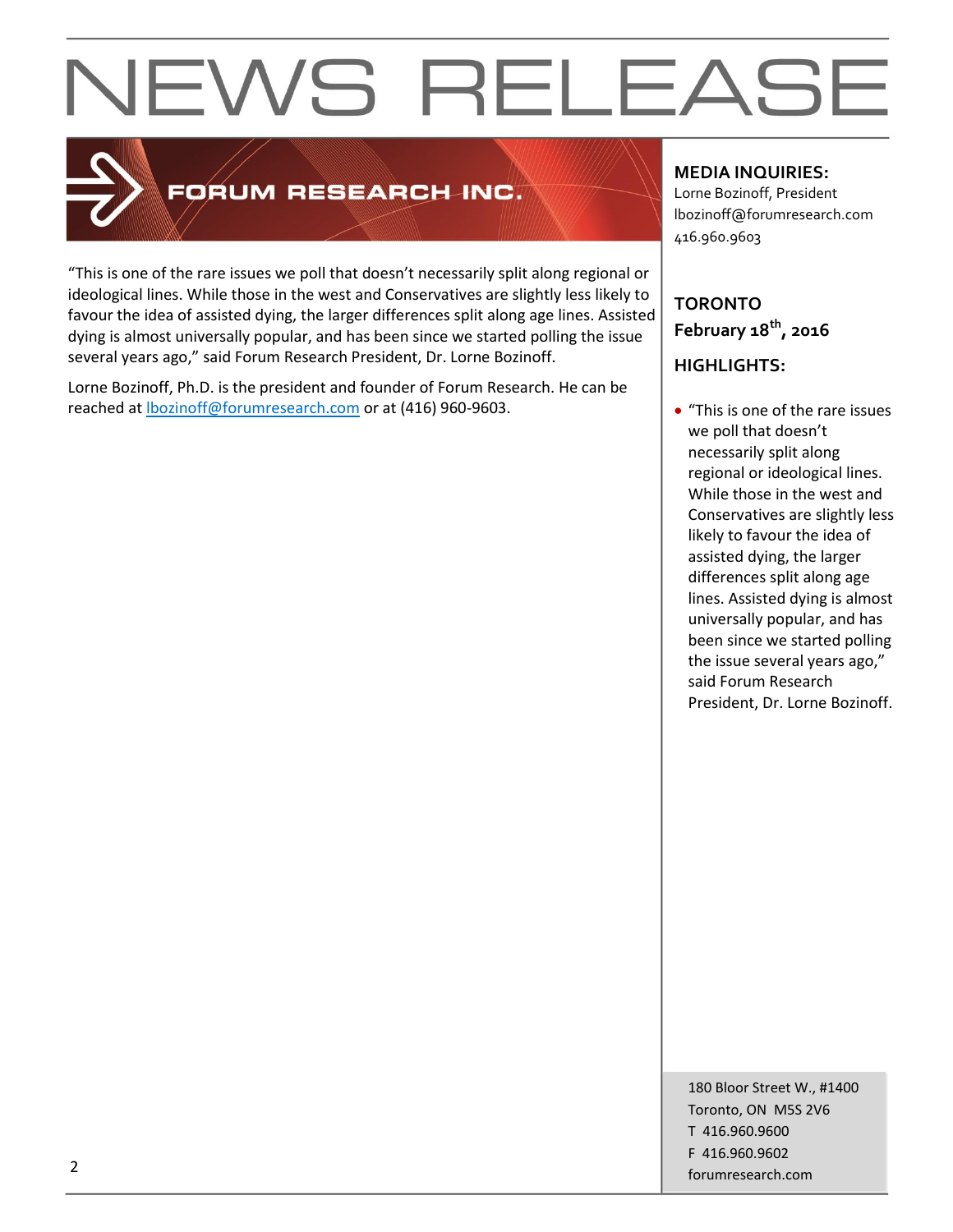#### **Methodology**

The Forum Poll™ was conducted by Forum Research with the results based on an interactive voice response telephone survey of 1406 randomly selected Canadians 18 years of age or older. The poll was conducted between February 16th and 17th, 2016**.**

FORUM RESEARCH INC.

Results based on the total sample are considered accurate +/- 3%, 19 times out of 20. Subsample results will be less accurate. Margins of error for subsample (such as age, gender) results are available at [www.forumresearch.com/samplestim.asp](http://www.forumresearch.com/samplestim.asp)

Where appropriate, the data has been statistically weighted by age, region, and other variables to ensure that the sample reflects the actual population according to the latest Census data.

This research is not necessarily predictive of future outcomes, but rather, captures opinion at one point in time. Forum Research conducted this poll as a public service and to demonstrate our survey research capabilities. Forum houses its poll results in the Data Library of the Department of Political Science at the University of Toronto.

With offices across Canada and around the world, 100% Canadian-owned Forum Research is one of the country's leading survey research firms. This Forum Poll™and other polls may be found at Forum's poll archive at [www.forumresearch.com/polls.asp](http://www.forumresearch.com/polls.asp)

#### **MEDIA INQUIRIES:**

Lorne Bozinoff, President lbozinoff@forumresearch.com 416.960.9603

**TORONTO February 18th, 2016**

180 Bloor Street W., #1400 Toronto, ON M5S 2V6 T 416.960.9600 F 416.960.9602 forumresearch.com and the set of the set of the set of the set of the set of the set of the set of the set of the set of the set of the set of the set of the set of the set of the set of the set of the set of the set of th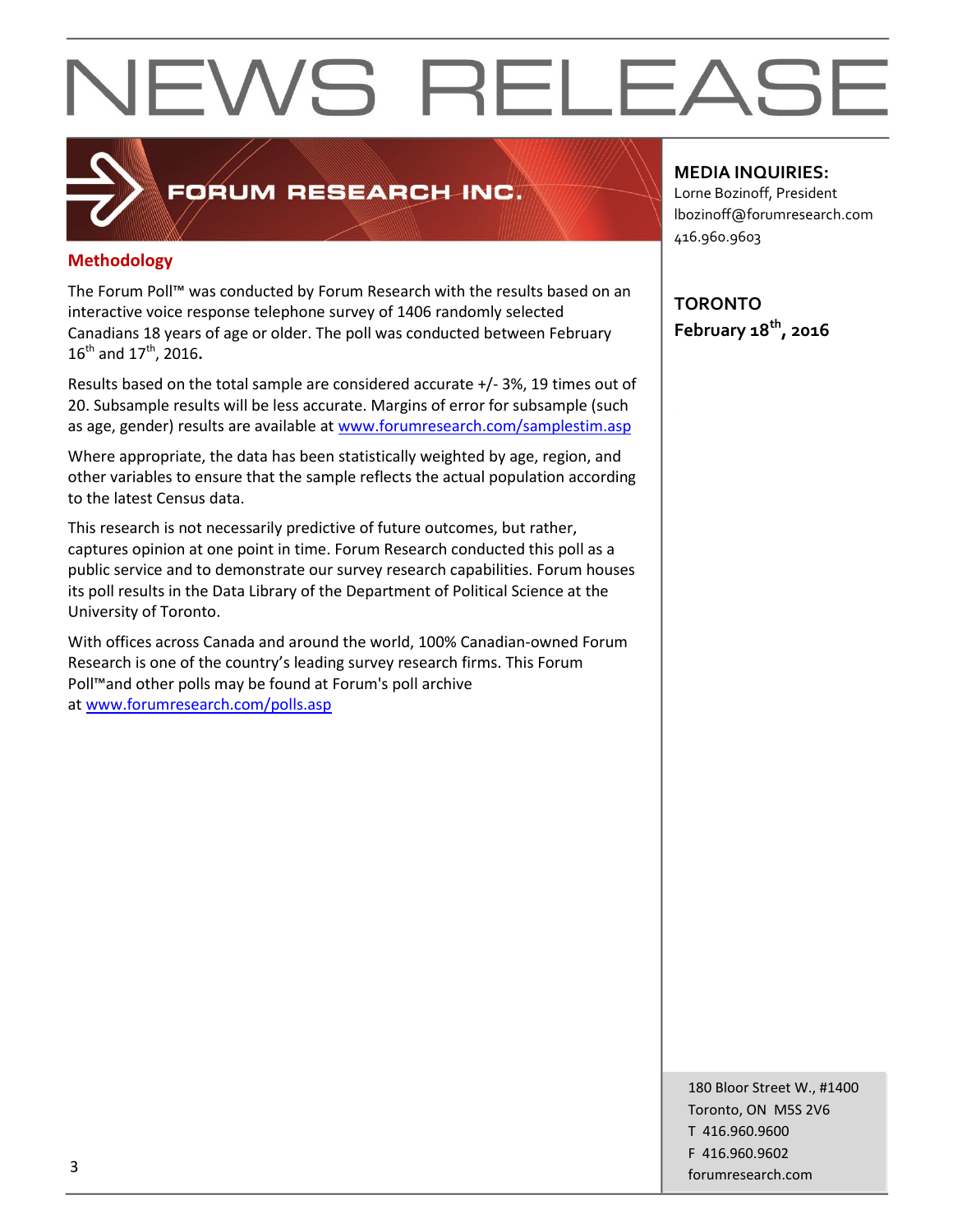

#### *Physician-Assisted Death*

*'The Supreme Court has ruled that Physician-Assisted Death will be legal by June, 2016. Do you approve or disapprove of this?'*

#### *[All Respondents]*

#### *Age / Gender*

| %                 | <b>Total</b> | 18-34 | 35-44 | 45-54 | 55-64 | $65+$ | <b>Male</b> | <b>Female</b> |
|-------------------|--------------|-------|-------|-------|-------|-------|-------------|---------------|
| Sample            | 1406         | 240   | 199   | 266   | 336   | 365   | 761         | 645           |
| <b>Approve</b>    | 70           | 75    | 68    | 70    | 71    | 62    | 72          | 68            |
| <b>Disapprove</b> | 19           | 14    | 20    | 21    | 17    | 25    |             | 22            |
| Don't know        | 11           | 11    | 11    | 10    | 11    | 13    | 12          | 11            |

#### *Region*

| %                 | <b>Total</b> | <b>Atl</b> | Que |     | ON   Man/Sask | AB  | BC  | <b>English</b> | French |
|-------------------|--------------|------------|-----|-----|---------------|-----|-----|----------------|--------|
| Sample            | 1406         | 90         | 351 | 495 | 99            | 193 | 178 | 1076           | 330    |
| Approve           | 70           | 73         | 80  | 67  | 61            | 59  | 68  | 66             | 81     |
| <b>Disapprove</b> | 19           | 15         | 14  | 22  | 24            | 26  | 17  | 21             | 12     |
| Don't know        | 11           | 11         | 6   |     | 15            | 15  | 15  | 12             |        |

#### *Federal Vote Preference*

| %                 | <b>Total</b> | <b>Cons</b> | Lib | <b>NDP</b> | Green | <b>Bloc</b> | <b>Other Parties</b> |
|-------------------|--------------|-------------|-----|------------|-------|-------------|----------------------|
| Sample            | 1406         | 435         | 599 | 156        | 90    | 46          | 33                   |
| Approve           | 70           | 56          | 75  | 82         | 72    | 90          | 48                   |
| <b>Disapprove</b> | 19           | 30          | 15  | 10         | 15    |             | 45                   |
| Don't know        | 11           | 13          | 10  |            | 13    |             |                      |

#### **MEDIA INQUIRIES:**

Lorne Bozinoff, President lbozinoff@forumresearch.com 416.960.9603

#### **TORONTO February 18th, 2016**

180 Bloor Street W., #1400 Toronto, ON M5S 2V6 T 416.960.9600 F 416.960.9602 example to the contract of the contract of the contract of the contract of the contract of the contract of the contract of the contract of the contract of the contract of the contract of the contract of the contract of the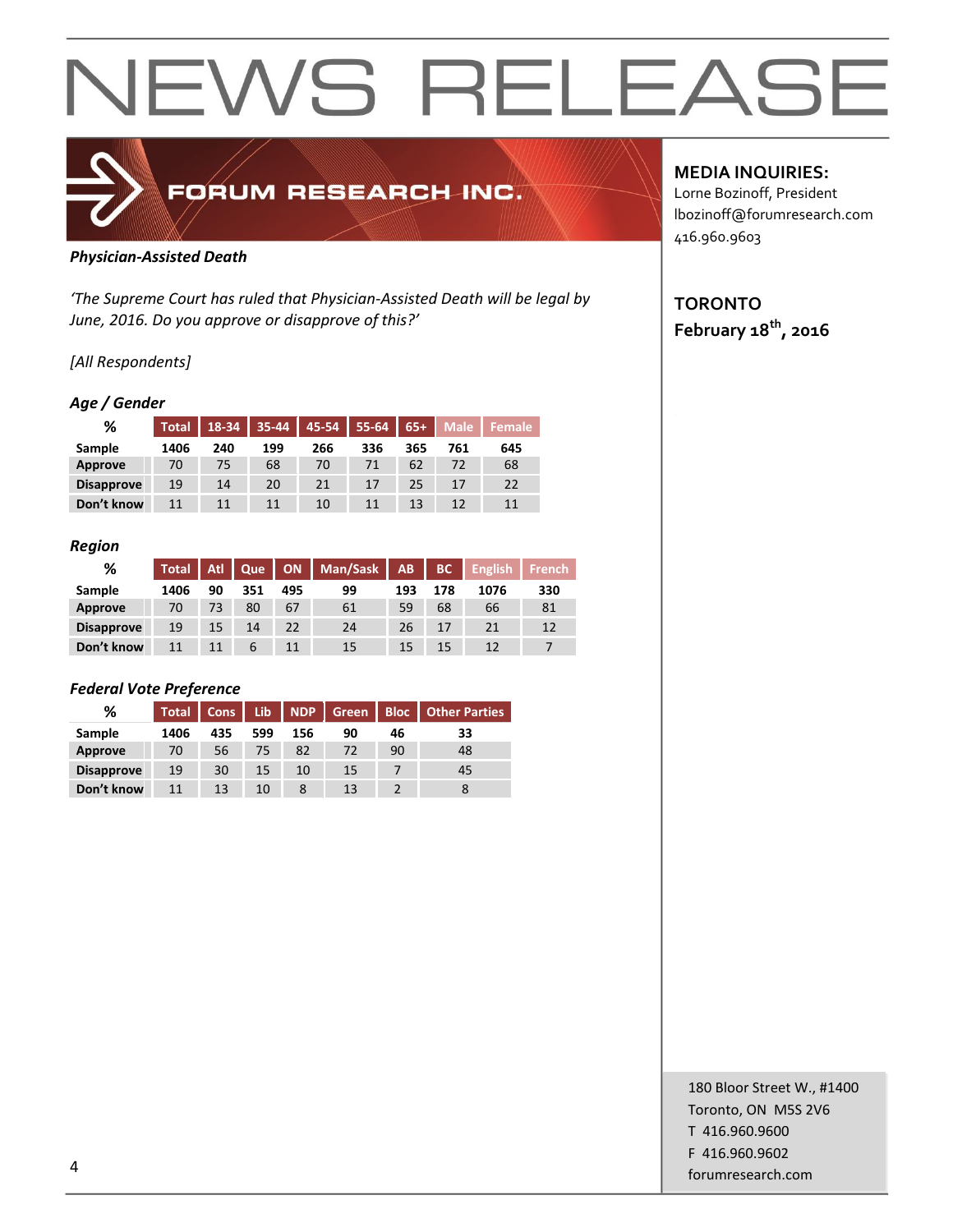#### *Minimum Condition for Assisted Death*

*'What minimum condition should be met for assisted death to be allowed?'*

FORUM RESEARCH INC.

#### *[All Respondents]*

#### *Age / Gender*

| ℅                                                      | <b>Total</b> | $18 -$<br>34   | $35 -$<br>44 | $45 -$<br>54   | $55 -$<br>64   | $65+$ | <b>Male</b> | <b>Female</b>  |
|--------------------------------------------------------|--------------|----------------|--------------|----------------|----------------|-------|-------------|----------------|
| Sample                                                 | 1406         | 240            | 199          | 266            | 336            | 365   | 761         | 645            |
| <b>Terminal illness or imminent death</b><br>only      | 28           | 24             | 27           | 35             | 29             | 26    | 26          | 30             |
| Intolerable pain that can't be<br>relieved             | 10           | 11             | 8            | 7              | 10             | 14    | 13          | 7              |
| Loss of cognitive function,<br>Alzheimer's or dementia | 5            | $\overline{4}$ | 5            | $\overline{4}$ | 6              | 5     | 6           | $\overline{4}$ |
| <b>Chronic or debilitating illness</b>                 | 3            | $\mathbf{1}$   | 3            | $\overline{4}$ | $\overline{4}$ | 6     | 3           | $\overline{4}$ |
| Any reason the patient chooses                         | 28           | 32             | 32           | 23             | 27             | 22    | 29          | 26             |
| Do not agree with assisted death at<br>all             | 12           | 9              | 12           | 15             | 10             | 17    | 11          | 14             |
| Don't know                                             | 14           | 19             | 13           | 12             | 14             | 10    | 14          | 15             |

#### *Region*

| %                                                      | <b>Total</b> | Atl            | Que            | ON             | Man/Sask | AB             | <b>BC</b>      | <b>English</b> | <b>French</b>  |
|--------------------------------------------------------|--------------|----------------|----------------|----------------|----------|----------------|----------------|----------------|----------------|
| Sample                                                 | 1406         | 90             | 351            | 495            | 99       | 193            | 178            | 1076           | 330            |
| <b>Terminal illness or</b><br>imminent death only      | 28           | 36             | 42             | 23             | 19       | 22             | 22             | 24             | 42             |
| Intolerable pain that can't<br>be relieved             | 10           | 6              | 11             | 10             | 6        | $\overline{7}$ | 13             | 10             | 11             |
| Loss of cognitive function,<br>Alzheimer's or dementia | 5            | 6              | 5              | $\overline{4}$ | 6        | $\overline{4}$ | $\overline{7}$ | $\overline{4}$ | $\overline{7}$ |
| <b>Chronic or debilitating</b><br>illness              | 3            | $\overline{4}$ | $\overline{4}$ | $\mathfrak{p}$ | 8        | $\overline{4}$ | 3              | 3              | $\overline{4}$ |
| Any reason the patient<br>chooses                      | 28           | 23             | 18             | 32             | 33       | 28             | 32             | 31             | 16             |
| Do not agree with assisted<br>death at all             | 12           | 8              | 8              | 15             | 19       | 16             | 8              | 14             | 7              |
| Don't know                                             | 14           | 18             | 13             | 13             | 9        | 19             | 16             | 15             | 13             |

#### **MEDIA INQUIRIES:**

Lorne Bozinoff, President lbozinoff@forumresearch.com 416.960.9603

#### **TORONTO February 18th, 2016**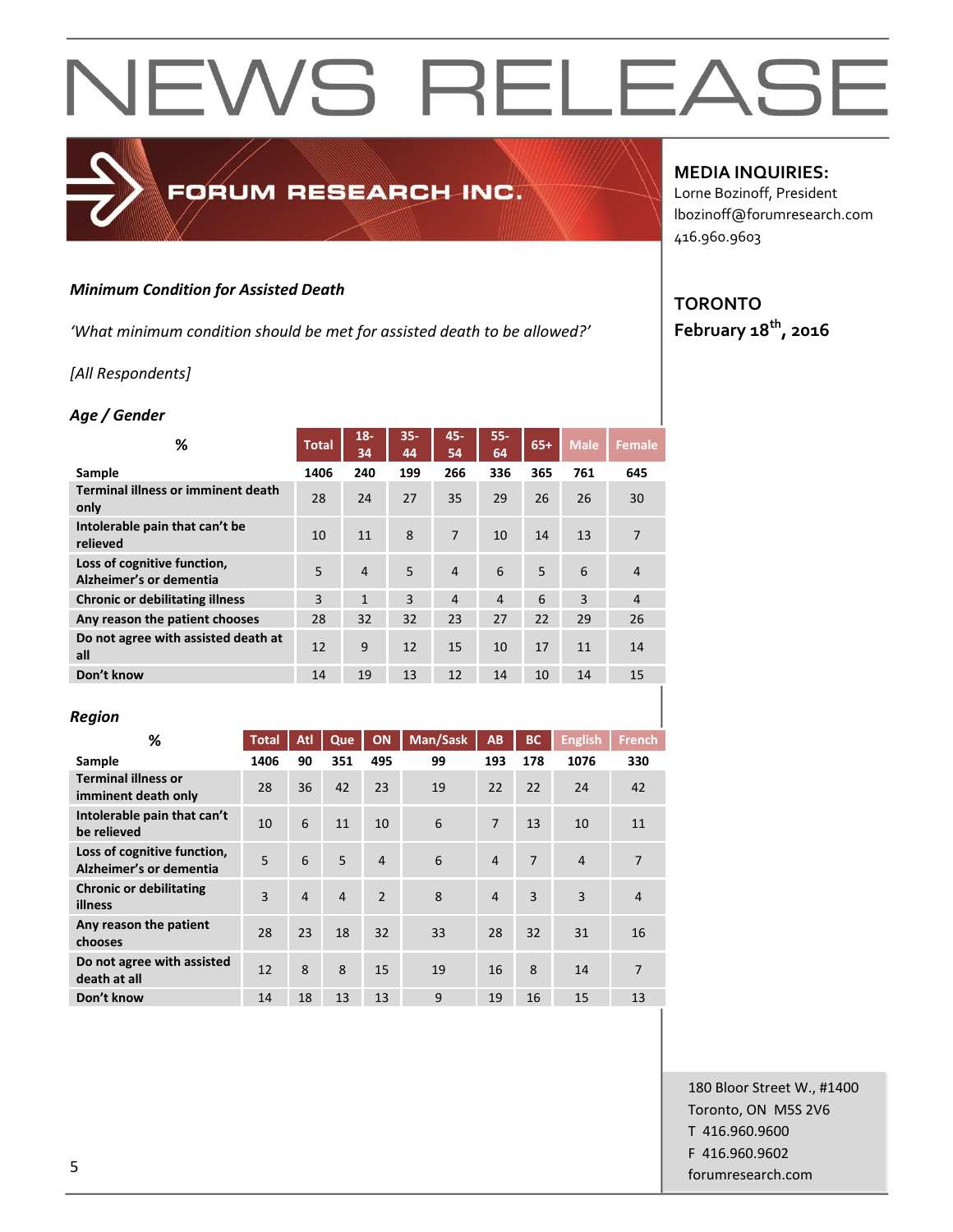FORUM RESEARCH INC.

#### **MEDIA INQUIRIES:**

Lorne Bozinoff, President lbozinoff@forumresearch.com 416.960.9603

#### *Federal Vote Preference*

| %                                                      | <b>Total</b> | <b>Cons</b> | Lib | <b>NDP</b> | <b>Green</b>   | <b>Bloc</b> | <b>Other</b><br><b>Parties</b> |
|--------------------------------------------------------|--------------|-------------|-----|------------|----------------|-------------|--------------------------------|
| Sample                                                 | 1406         | 435         | 599 | 156        | 90             | 46          | 33                             |
| Terminal illness or imminent death only                | 28           | 27          | 33  | 17         | 19             | 50          | 13                             |
| Intolerable pain that can't be relieved                | 10           | 8           | 11  | 11         | 12             | 9           | 5                              |
| Loss of cognitive function, Alzheimer's<br>or dementia | 5            | 5           | 4   | 3          | 5              | 1           | 14                             |
| <b>Chronic or debilitating illness</b>                 | 3            | 3           | 3   | 3          | $\overline{4}$ | 7           | 6                              |
| Any reason the patient chooses                         | 28           | 26          | 26  | 36         | 28             | 23          | 32                             |
| Do not agree with assisted death at all                | 12           | 20          | 9   | 8          | 9              | $\Omega$    | 23                             |
| Don't know                                             | 14           | 10          | 13  | 22         | 22             | 10          | 6                              |

**TORONTO February 18th, 2016**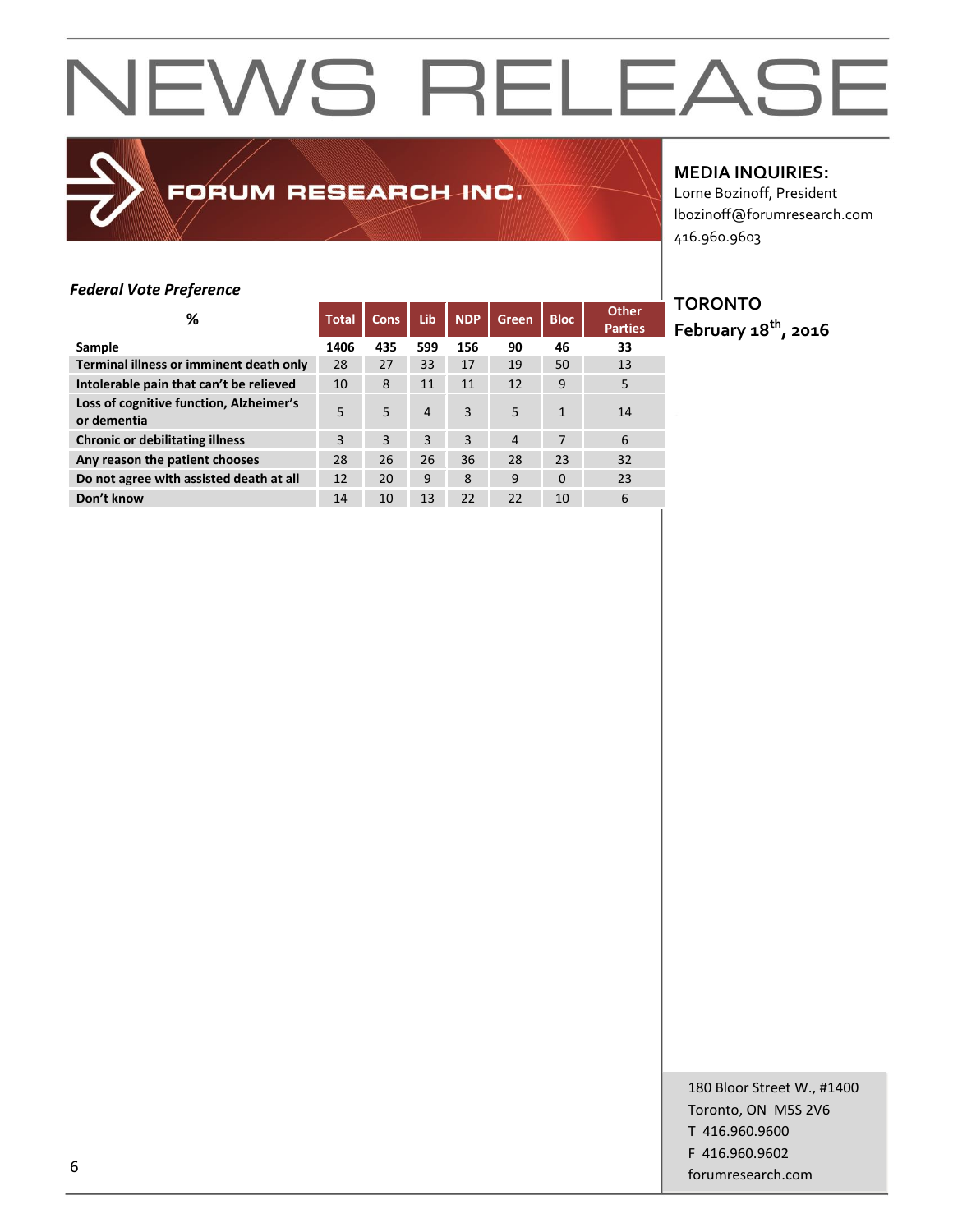#### *Assisted Death for Yourself*

*'Would you consider assisted death for yourself?'*

#### *[All Respondents]*

#### *Age / Gender*

| %                           | <b>Total</b> | 18-34 | $35 - 44$ | 45-54 | $55 - 64$ | $65+$ | <b>Male</b> | <b>Female</b> |
|-----------------------------|--------------|-------|-----------|-------|-----------|-------|-------------|---------------|
| Sample                      | 1406         | 240   | 199       | 266   | 336       | 365   | 761         | 645           |
| Yes                         | 57           | 53    | 56        | 61    | 60        | 56    | 59          | 55            |
| <b>No</b>                   | 26           | 29    | 26        | 24    | 24        | 28    | 25          | 28            |
| Don't know                  | 13           | 13    | 16        | 11    | 14        | 13    | 13          | 14            |
| <b>Prefer not to answer</b> | 4            |       |           |       |           |       |             | 4             |

FORUM RESEARCH INC.

#### *Region*

| %                    | <b>Total</b> | Atl | Que | ON  | Man/Sask | AB  | <b>BC</b>      | <b>English</b> | <b>French</b> |
|----------------------|--------------|-----|-----|-----|----------|-----|----------------|----------------|---------------|
| Sample               | 1406         | 90  | 351 | 495 | 99       | 193 | 178            | 1076           | 330           |
| Yes                  | 57           | 50  | 67  | 54  | 50       | 51  | 56             | 53             | 68            |
| <b>No</b>            | 26           | 28  | 19  | 29  | 33       | 30  | 25             | 28             | 21            |
| Don't know           | 13           | 13  | 10  | 14  | 16       | 14  | 14             | 14             | 9             |
| Prefer not to answer | 4            | 9   |     | 3   |          |     | $\overline{4}$ | $\overline{4}$ |               |

#### *Federal Vote Preference*

| %                    | <b>Total</b> | Cons | Lib | <b>NDP</b> | Green | <b>Bloc</b> | <b>Other Parties</b> |
|----------------------|--------------|------|-----|------------|-------|-------------|----------------------|
| Sample               | 1406         | 435  | 599 | 156        | 90    | 46          | 33                   |
| Yes                  | 57           | 52   | 60  | 55         | 62    | 74          | 44                   |
| <b>No</b>            | 26           | 35   | 23  | 23         | 22    | 20          | 38                   |
| Don't know           | 13           | 11   | 13  | 16         | 10    | 6           |                      |
| Prefer not to answer | 4            |      | 3   |            | 5     |             |                      |

For more information: Lorne Bozinoff, Ph.D. President Forum Research Inc. Tel: (416) 960-9603 Fax: (416) 960-9602

#### **MEDIA INQUIRIES:**

Lorne Bozinoff, President lbozinoff@forumresearch.com 416.960.9603

#### **TORONTO February 18th, 2016**